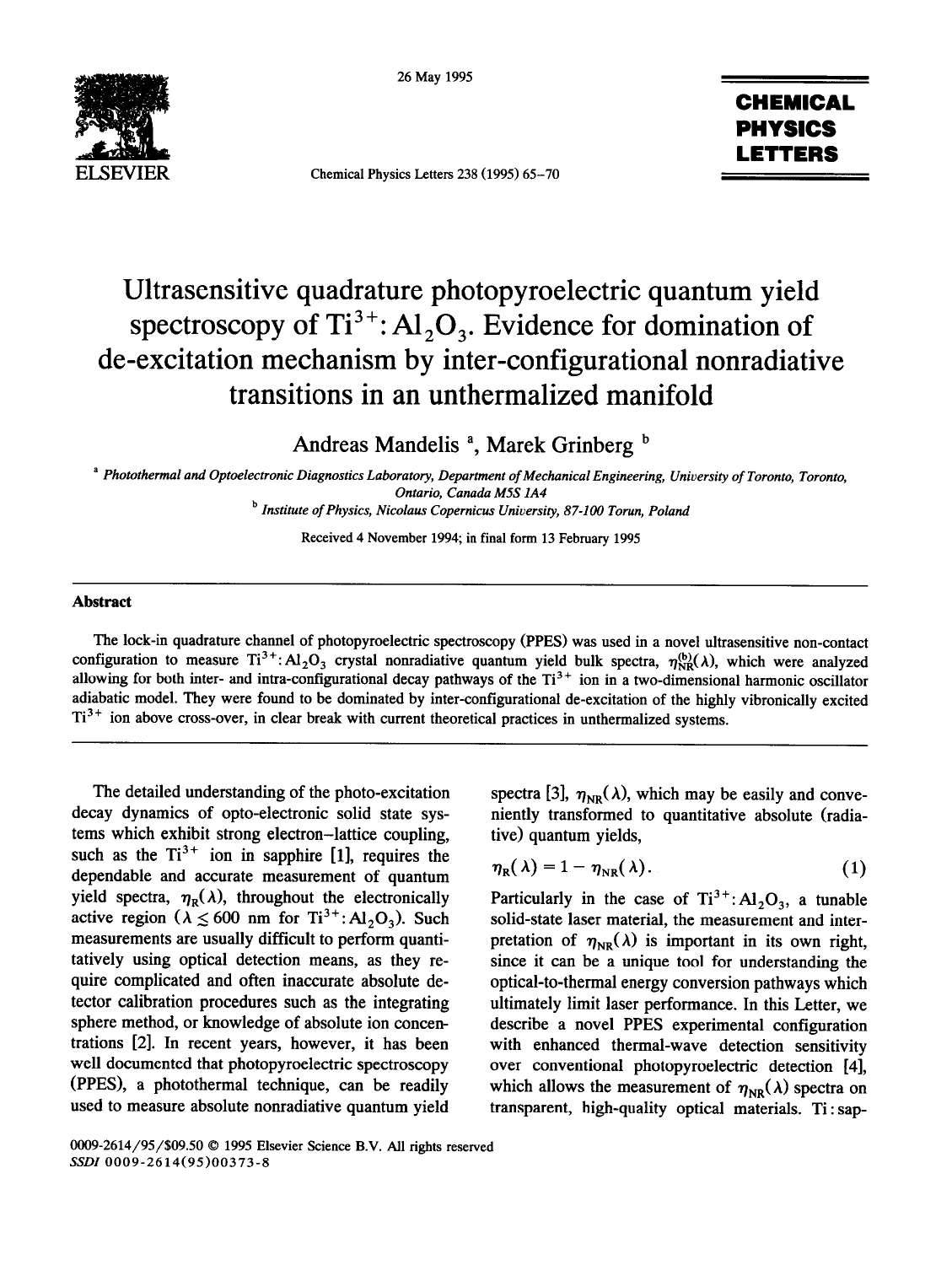

Fig. 1. Schematic of non-contact PPE spectrometer. MC: monochromator, L: lens, C: chopper, S: sample and (sample-detector distance) scanning stage, D: blackened PVDF detector, P: pre-amplifier with adjustable bandpass filters, LIA: lock-in amplifier (EG & G model 5210 in I-P and Q mode), CD: chopper driver, PC: computer for data acquisition, processing and theoretical analysis, G: graphics and plotter.

phire crystals occlude only minute quantities of thermally converted energy which cannot be detected reliably and quantitatively by conventional contacting PPES and other photothermal methods. The experimental  $\eta_{NR}(\lambda)$  spectra were followed by a detailed analysis of the nonradiative dynamic processes occurring during the de-excitation of a two-level electronic system representing  $Ti^{3+}$  ions in  $Al_2O_3$ . A two-dimensional adiabatic configurational coordinate scheme was used where both intra- and interconfigurational relaxation processes were considered: the latter processes are neglected in conventional theories because the intra-configurational relaxation in unthermalized systems (i.e. higher-thancross-over energies) is taken to be much more probable than nonradiative transitions which change the electronic state.

The experimental arrangement consisted of a simple Xe-lamp-based spectrometer described elsewhere [5] and is shown in Fig. 1. The PPES sensor element, made of polyvinylidene fluoride (PVDF), was decoupled from the flat polished surface of the  $Ti^{3+}$ : Al,  $O_3$ samples via micrometer stages, which allowed the air-gap distance between them to vary from  $\approx 50$  $\mu$ m to 'infinity' ( $\approx$  5 mm). The advantages of the non-contact geometry, Fig. 1, are (i) the absence of irreproducible thermal resistances (always present at the sample-PVDF interface in the contact mode); and (ii) the presence and the high degree of controllability of the airgap layer of variable thickness *L.* 

This allows for optimally efficient suppression of the direct optical heating mode of the sensor element itself (in-phase lock-in signal) and for easy, reproducible monitoring of the purely thermal-wave signal (lock-in quadrature) which is directly proportional to  $\eta_{NR}(\lambda)$ . It has been shown [5] that the total suppression of the much stronger in-phase signal (more than two orders of magnitude higher than the quadrature) allows the measurement of low optical-to-thermal energy conversion efficiencies  $\eta_{NR}$  in Ti : sapphire. To put the sensitivity of this new non-contact PPE spectrometer in perspective, Coufal measured phase shifts in the  $0.1^{\circ}-0.9^{\circ}$  range with his fixed-thickness. contacting, thermal-wave 'phase shifter' with  $\approx 0.1^{\circ}$ phase resolution [4]. He was thus able to measure  $\eta_{\text{NR}}$  in the 0.55-0.9 range. By comparison, our method of quadrature detection using an absorptionfree highly controllable variable-thickness thermalwave phase shifter (i.e. the backing airgap layer) allowed the measurement of minute signals corresponding to phase shifts in the  $0.02^{\circ} - 0.2^{\circ}$  range with 0.015" phase resolution. Based on this order-of-magnitude improvement of quadrature PPES signals, in this work we labeled our novel PPE spectrometer 'ultrasensitive'. The foregoing phase resolution range is higher than the  $0.5^{\circ}$  photoacoustic (PA) phase resolution we have been able to achieve with the Ti: sapphire system. The PA phase is limited by microphonic (acoustic) noise, which is not present when the PVDF detector operates in the purely pyroelectric mode. The foregoing design amounts to an extension of the thermal-wave 'phase shifter' [4] to a thickness-adjustable, truly transparent phase shifter, also acting as pyroelectric dc drift compensator [6] and as thermal contact resistance eliminator [7]. Two pairs of different thicknesses and similar surface polishes of Ti : sapphire crystals were grown by the Czochralski pulling technique [5]. They had figures of merit (FOM) of 40 (unannealed) and 800 (annealed). FOM is defined as the optical absorption coefficient ratio at 490 and 820 nm. Optical absorption spectra,  $\beta(\lambda)$ , were obtained from the in-phase (IP)-PPE lock-in signal in the purely optical mode (PVDF detector at 'infinity') [5]. The non-contact sample-detector configuration yielded well-reproducible quadrature (Q)-PPE lock-in spectra in the purely thermal-wave mode (PVDF detector close to sample surface) [5], more than two orders of magni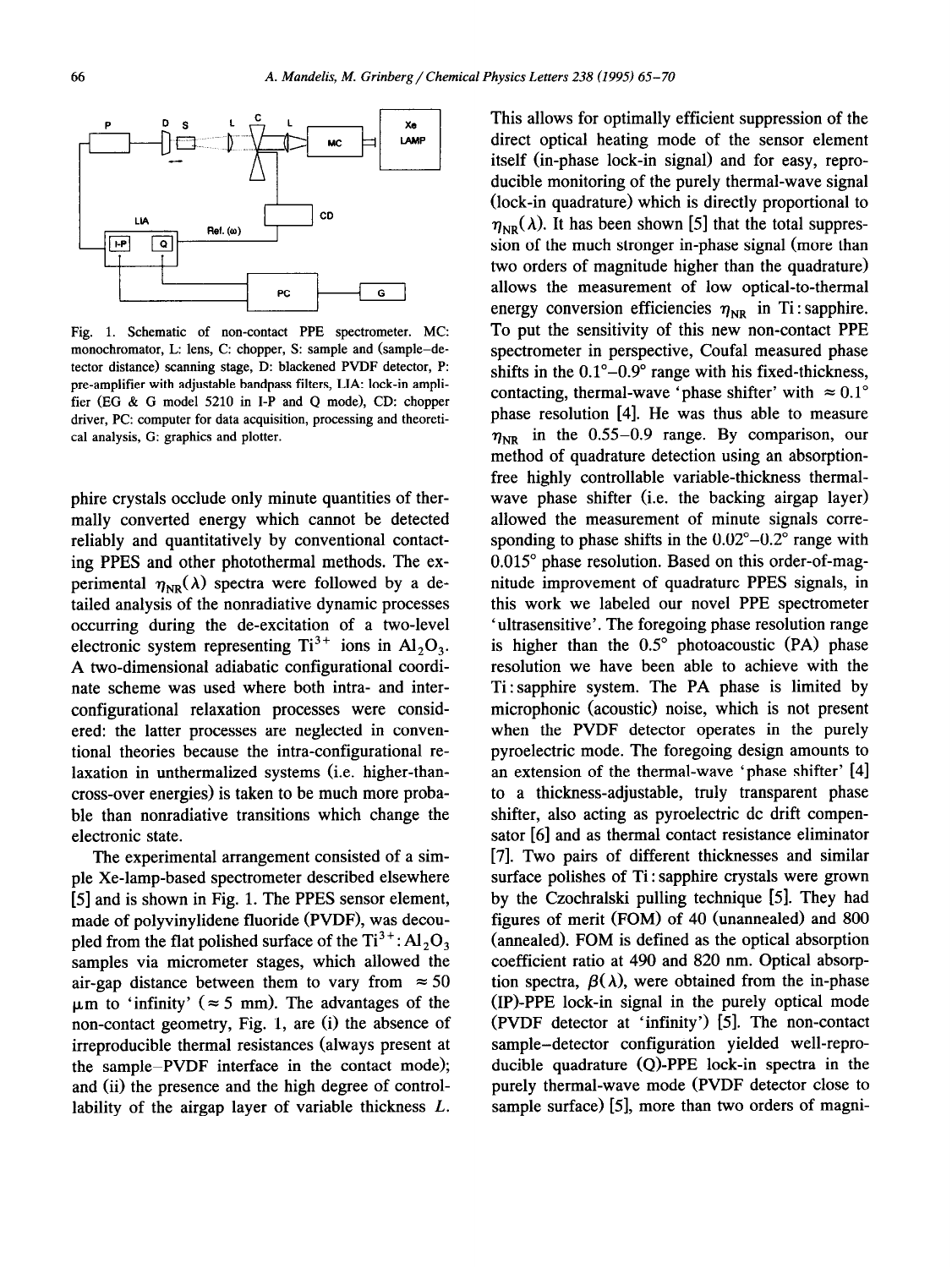tude weaker than the IP signals. The low level of signal exhibited by the Q-PPE mode is characteristic of very weakly absorbing optical materials and was found to be equivalent to minimum phase shifts on the order of 0.02". As a result of these ultra-small phase shifts detectable by the present non-contact spectrometer through the Q-channel, the contribution of the thermally very efficient surface absorptions closest to the detector element (due to the mechanical polishing process of laser-grade Ti : sapphire) proved to be dominant in certain spectral regions, especially below the electronic  ${}^{2}T_{2g} \rightarrow {}^{2}E_{g}$  transition threshold. These surface absorptions were measured from each crystal pair to obtain a system of two spectra and two unknown parameters [8]:  $\beta_h(\lambda)$ , bulk optical absorption coefficient; and  $A_s(\lambda)$ , surface absorptance. Xe-lamp throughput-normalized transmission data from each crystal pair (thickness  $l_1$ ,  $l_2$ ) were used to obtain a system of two equations with two unknown parameters  $(\beta_b, A_s)$  of the form

$$
\beta_{b}(\lambda) l_{1} + 2 A_{s}(\lambda) = S_{1}(\lambda), \qquad (2a)
$$

$$
\beta_{b}(\lambda) l_{2} + 2 A_{s}(\lambda) = S_{2}(\lambda), \qquad (2b)
$$

where  $S_1$  and  $S_2$  are related to the normalized PPE spectroscopic signals,  $V_{\infty}^{(j)}(\lambda)$ ,  $j = 1, 2$ . They can be written in terms of an analytical expression which also contains the (independently measured) optical reflectance spectrum [S],

$$
\beta_{\rm b}l_j + 2A_{\rm s} = -\ln\left(\frac{(1 - R_{\rm s})^2}{2R_{\rm s}^2V_{\rm s}^{(j)}}\right)
$$

$$
\times \left\{\left[1 + \left(\frac{2V_{\rm s}^{(j)}R_{\rm s}}{(1 - R_{\rm s})^2}\right)^2\right]^{1/2} - 1\right\}\right],\tag{3a}
$$

where

$$
V_{\infty}^{(j)}(\lambda) = C_{\infty}^{(j)}(\omega; \lambda) / C_{R}(\omega; \lambda), \quad j = 1, 2,
$$
\n(3b)

and  $C_{\infty}^{(j)}$  ( $C_{R}$ ) is the PPE transmission signal with (without) the sample of length  $l_i$  in place Upon solving the system for these parameters at each wavelength, the bulk absorption coefficient spectrum for each sample pair was obtained and is shown in



Fig. 2. Bulk optical absorption coefficient (circles) and nonradiative quantum yield (asterisks) spectra of two pairs of Ti : sapphire crystal rods from Union Carbide, Washougal, WA. Solid curves correspond to  $FOM = 40$  (unannealed) samples; dashed curves correspond to FOM = 800 (annealed) samples. The experimental uncertainty in the  $\eta_{NR}^{(b)}(\lambda)$  spectra was  $\pm 3\%$ .

Fig. 2. The spectra are typical of the  $Ti^{3+}$ :  $Al_2O_3$ system, consisting of a broad peak centered around 470 nm with a red-shifted shoulder. The peak is due to the  $T_{2g} \rightarrow E_g$  transition broadened by phonons. The shoulder is the result of the Jahn-Teller splitting of the <sup>2</sup>E<sub>g</sub> state [9]. For the FOM = 800 crystal pair, the bulk absorption becomes zero at  $\approx 640$  nm, in agreement with the minimum photon energy threshold required to induce an  ${}^{2}T_{2g} \rightarrow {}^{2}E_{g}$  electron transition ( $\approx 6471$  A) [10]. The near-IR bulk absorption of the  $FOM = 40$  crystals is intrinsic to as-grown Czochralski crystals and has been associated with  $Ti<sup>3+</sup>$  ions in interstitial or defect sites close to native defects [11].

Thermal energy generation bulk  $\eta_{NR}^{(b)}(\lambda)$  spectra were calculated from experimental Q-PPE lock-in spectra in the purely thermal-wave mode, using the imaginary part of the normalized equation for the PPE signal voltage [8],

$$
V\left[\beta_{b}(\lambda), \eta_{NR}^{(b)}(\lambda)\right] = F_{1}\left[\beta_{b}(\lambda)\right] + \eta_{NR}^{(b)}(\lambda)F_{2}\left[\beta_{b}(\lambda)\right].
$$
\n(4)

 $F_1$  and  $F_2$  are complex functions of optical, thermal and geometric parameters of the system. The appropriate thermophysical values for the crystal, air, and pyroelectric detector were used [5]. Fig. 2 shows the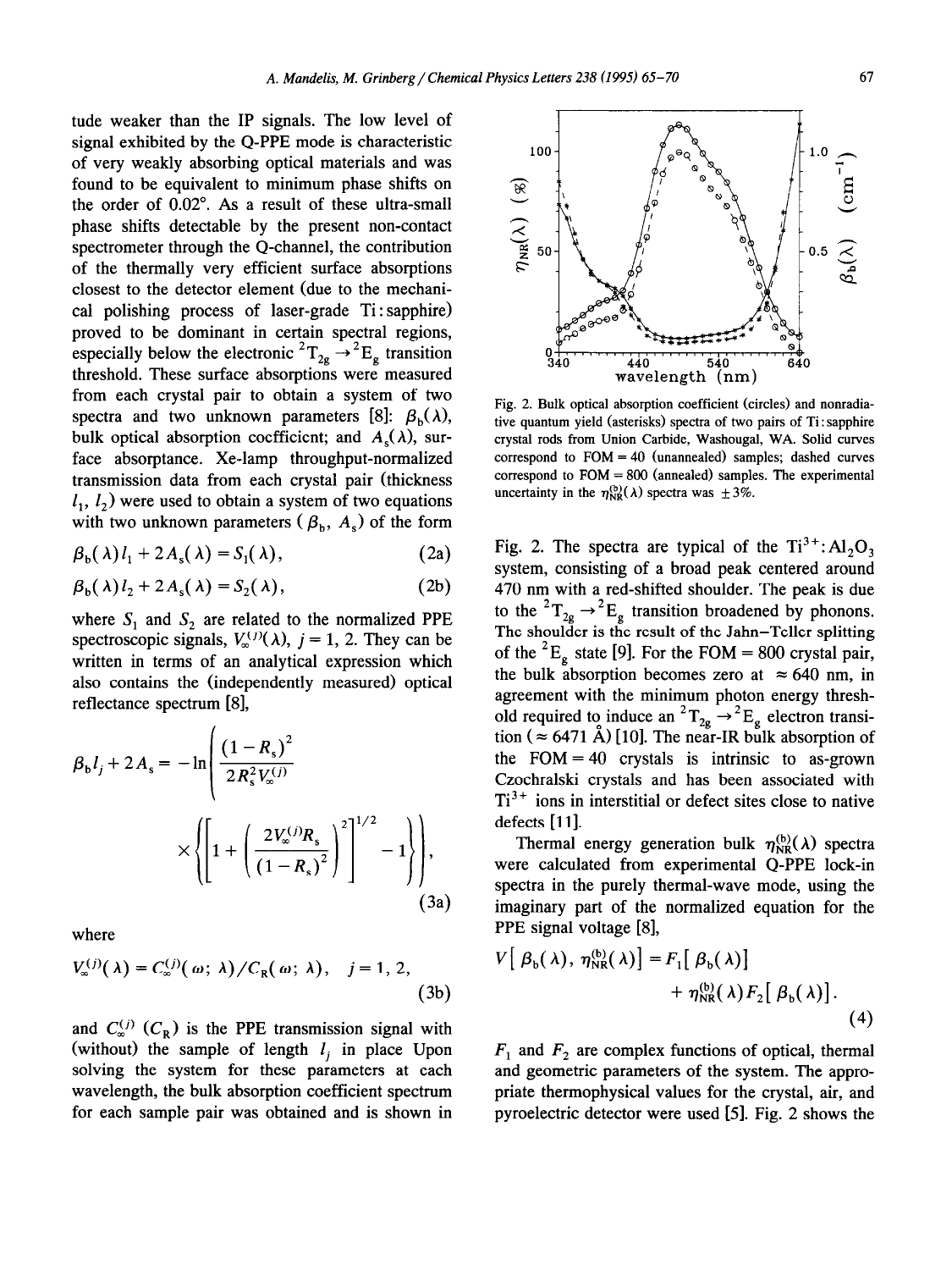$\eta_{NR}^{(b)}(\lambda)$  spectra for the two pairs of crystals. The nonradiative quantum efficiencies of each pair of samples increase for  $\lambda > 490$  nm. These have been attributed to residual additive absorptions due to the crystal surfaces with absorptance  $A_s$  and  $\eta_{\text{NR}}^{s} = 1$ , and to bulk, purely nonradiative defects [ll], not related to the  $Ti^{3+}$  excited-state manifold. These effects have been discussed elsewhere [12]. The slightly higher  $\eta_{NR}^{(b)}$  for the FOM = 40 crystal pair is also expected, since the higher density of bulk nonradiative defect centers in these crystals is capable of inducing enhancement of the nonradiative transition quantum yield,  $W_{NR}$ , from the metastable excited state <sup>2</sup>E. We have modelled the energetic structure of  $Ti^{3+}$ : Al<sub>2</sub>O<sub>3</sub> taking into account a large Jahn-Teller  $E \times \epsilon$  effect in the  $\epsilon$  is state and a small such effect in the ground  $T_2$  state [1]. The significant nonlinear electron-lattice coupling found in the  ${}^{2}E$ state [1] causes the double phonon structure of structure of the zero-phonon line in the absorption spectrum. The rate of phonon emission was calculated from the dynamics of the Ti : sapphire de-excitation [l], using, in addition, the probabilities for intra-configurational and inter-configurational nonradiative transitions  $P_{\text{intra}}$  and  $P_{\text{inter}}$ , respectively, inside the ground (g) and excited (e) manifolds, Fig. 3 (inset). The quantum yield of the system is obtained as follows  $[12]$ :

$$
\eta_{\rm R}[\hbar\,\Omega(\,\lambda)\,,\,T]=\eta_{\rm R}^n[\hbar\,\Omega(\,\lambda)]\,\eta_{\rm R}^{\rm t}(T),\qquad \qquad (5)
$$

where

$$
\eta_{\rm R}^{\rm t}(T) = \frac{P_{\rm rad}^{\rm t}}{P_{\rm rad}^{\rm t} + P_{\rm nr}^{\rm t}(T)}\tag{6}
$$

is the quantum efficiency of the thermalized system, which generates the temperature dependence of  $\eta_R$ .  $P_{\text{rad}}^{\text{t}}$  and  $P_{\text{nr}}^{\text{t}}$  indicate the radiative and nonradiative probabilities responsible for system thermalization. Furthermore,

$$
\eta_{\rm R}^{n} \equiv \prod_{k=1}^{n(\hbar \Omega)} \frac{P(\mathbf{e})_{\text{intra}}^{k}}{P_{\text{inter}}^{kl} + P(\mathbf{e})_{\text{intra}}^{k}} \tag{7}
$$

is the efficiency of the thermalization process which depends on the energy of the exciting photons.

Eq. (5) is of considerable significance. To appreciate its importance consider the relationship of the present model to what will be labelled 'the standard



Fig. 3. Configurational coordinate diagram and vibronic structure of a two-electronic manifold system. Radiative transitions are indicated by dashed arrows; nonradiative processes are indicated by solid arrows. The classical barrier for nonradiative transitions, i.e. the cross-over energy,  $E_{\text{nr}}$ , is shown in the figure. The inset shows parameter definitions in Eqs.  $(5)-(8)$ .

approach,' where the fast nonradiative internal conversion is not considered: Usually, it is assumed that the intra-configurational transitions are so fast that the depopulation of the highly excited vibronic states of the excited electronic manifold by inter-configurational relaxation to the ground state (internal conversion) is negligible [13]. It should be emphasized that there are no other electronic levels associated with the Ti<sup>3+</sup> ion besides the <sup>2</sup>E-excited and <sup>2</sup>T<sub>2</sub>-ground electronic manifolds: The octahedrally coordinated  $Ti<sup>3+</sup>$  ion contains only one electron in the d shell, which results in a very simple electronic structure of this system. On the other hand, other typical electronic manifolds such as the  $Fe<sup>2+</sup>$  ion in porphyrin compounds with six electrons in the d shell, can undergo rapid intersystem crossing and quench the luminescence via their much more complex excitedstate structures.

To obtain the quantum efficiency,  $\eta_{\rm R}^{\rm Ti}(\lambda, T)$ , of the  $Ti^{3+}$ , the nonradiative transition probability  $P_{nr}^{t}(T)$  and the internal conversion probability  $P({}^{2}E)$  $\rightarrow$ <sup>2</sup>T<sub>2</sub>)<sup>*ij*</sup><sub>inter</sub> were calculated according to Ref. [1], using a two-dimensional harmonic oscillator model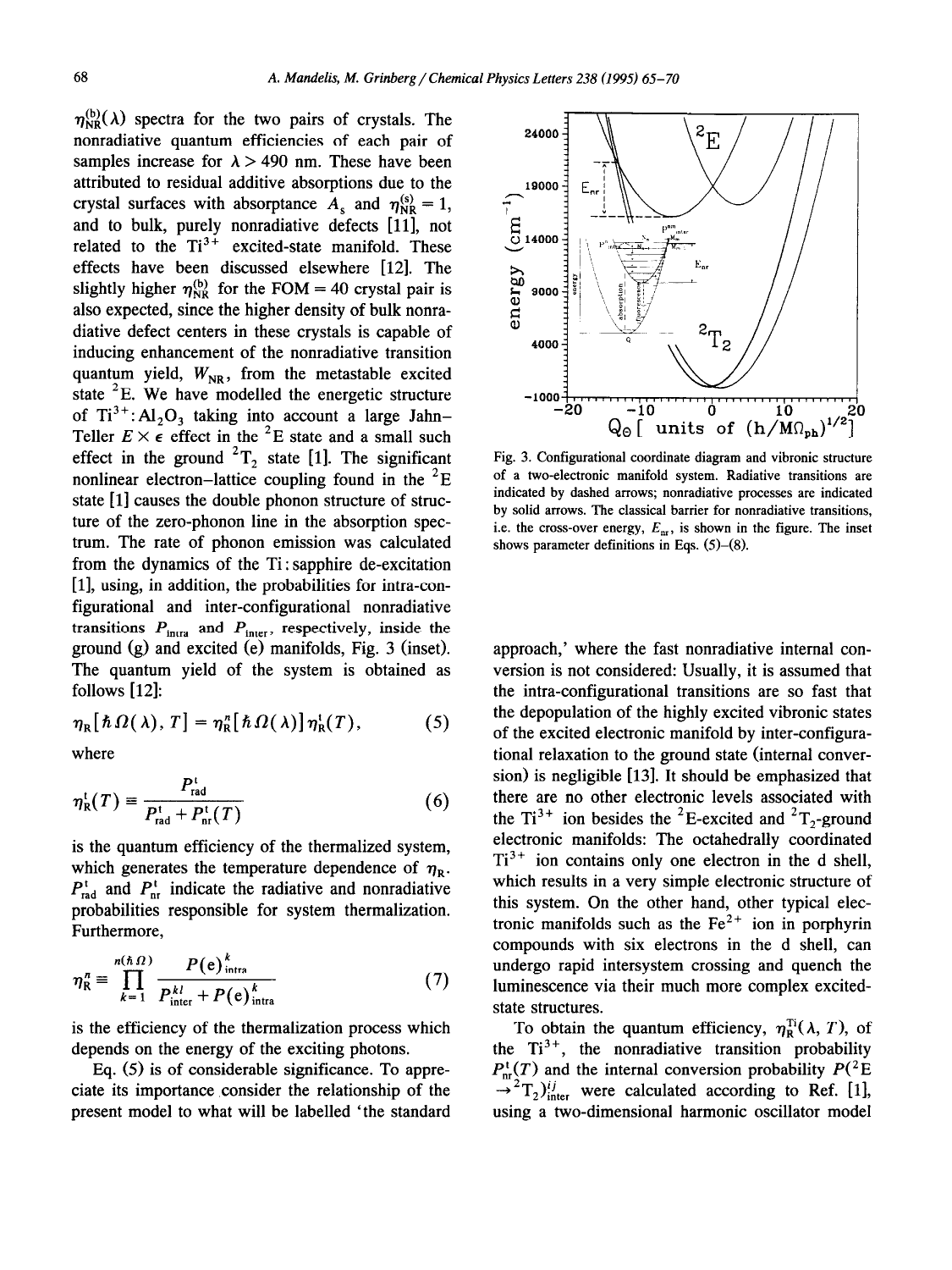to describe the vibronic structure of the ground and excited electronic state manifolds. In the case of the  $Ti^{3+}$  ion, nonradiative transitions between the <sup>2</sup>E and  ${}^{2}T_{2}$  electronic manifolds are allowed by the spin-orbit interaction [l] which mixes the electronic wavefunctions of the  ${}^{2}E$  and  ${}^{2}T_{2}$  states. Thus, the internal conversion time constant was determined from the calculated value of the spin-orbit matrix element:  $\tau_{\text{inter}}^{-1} = 3 \times 10^{13} \text{ s}^{-1}$  [1]. The probability of the radiative transition has been assumed to be equal to  $0.26 \times 10^6$  s<sup>-1</sup>, i.e. the inverse of the radiative decay time of  $Ti^{3+}$ : sapphire at zero temperature.  $P({}^2E)^n_{intra}$ , the probability of intra-configurational nonradiative transition was assumed proportional to the vibronic quantum number of the initial vibronic state,

$$
P(^{2}E)^{n}_{intra} = \tau^{-1}_{intra} n.
$$
 (8)

The value of  $\tau_{\text{intra}}$  was treated as the only free parameter of the model. Simulations of the inter- and intra-configurational transition probabilities as functions of photon energy showed an increase in the probability of the internal conversion process with increasing energy, stronger than that predicted by a one-dimensional harmonic oscillator model because the significant nonlinear  ${}^{2}E$ -state electron-lattice coupling causes the increase of vibronic wavefunction overlap integrals for energies of the initial state much smaller than those for linear coupling. The overall theoretical-computational result was that the radiative quantum yield starts to decrease for excitation wavelengths  $\lambda$  smaller than  $\lambda_{nr}$  (=  $\frac{hc}{E_{nr}}$  = 480 nm), with a slope which depends on the value of  $\tau$ <sub>intra</sub>.

To interpret the experimental PPES  $\eta_{NR}^{(b)}(\lambda)$  spectra of  $Ti^{3+}$ :  $Al_2O_3$ , attention was focused in the spectral range 340 nm  $< \lambda < 620$  nm, where bulk absorption is dominant, Fig. 2. For  $\lambda > 620$  nm and  $\lambda \leq 340$  nm the measured  $\eta_{NR}$  is not related to the  $Ti^{3+}$  ions [12]. Fig. 4 shows that the experimental quantum yield derived from the PPE quadrature spectrum and Eq. (2) is almost constant and equal to 90% for 450 nm  $< \lambda <$  580 nm. The significant increase of  $\eta_{NR}^{(b)}(\lambda)$  below 450 nm is related to the increased probability of the internal conversion process in the  $Ti<sup>3+</sup>$  ion excited to high vibronic states of the  ${}^{2}E$  electronic manifold. Since the parameters of

Fig. 4. Nonradiative and radiative transition efficiency spectra of FOM = 40 and 800 crystal pairs of  $Ti^{3+}$ : Al<sub>2</sub>O<sub>3</sub>. Quantum yields,  $\eta_{\rm p}(\lambda)$ , are indicated by circles; nonradiative bulk quantum vields,  $\eta_{\text{NR}}^{(b)}(\lambda)$ , are indicated by asterisks. Small (large) size symbols represent the  $FOM = 800$  (40) crystal pair. The experimental nonradiative quantum yields were obtained using PPE quadrature spectra in Fig. 2. Solid line: theoretical quantum yield calculated for  $T = 300$  K. Jahn-Teller, phonon and  $E_{nr}$  energies, as well as nonlinearity coefficients for  ${}^{2}T_{2}$  and  ${}^{2}E$  electronic states were taken from Refs. [1,12]. The dashed line corresponds to the standard models [13] for which the internal conversion processes are negligible.

the configuration coordinate diagram, Fig. 3, and the phonon energies of the  $Ti^{3+}$  system were obtained self-consistently from the PPES optical mode (inphase) data, Fig. 2 and Ref. [ll, the best fits to both crystal pairs with FOM = 40 and 800 at  $T = 300$  K gave  $\tau_{\text{intra}} = 1.25 \times 10^{-13}$  s.

In conclusion, the complete theoretical and experimental spectral dependence of the bulk nonradiative quantum efficiency of the  $Ti^{3+}$  ion in sapphire was achieved as a result of our introduction of a novel, ultrasensitive non-contact PPE quadrature spectroscopy with superior phase resolution to other conventional photothermal techniques. A nonradiative de-excitation theory based on a two-dimensional configuration coordinate scheme was developed. The theory included the large Jahn-Teller  $E \times \epsilon$  effect in the  ${}^{2}E$  state and the strong nonlinear electron-lattice coupling found in the  $E^2$ E state. Both intra- and inter-configurational relaxation processes were considered. The experimental PPE  $\eta_{NR}^{(b)}(\lambda)$  spectra were found to be dominated by interconfigurational de-ex-